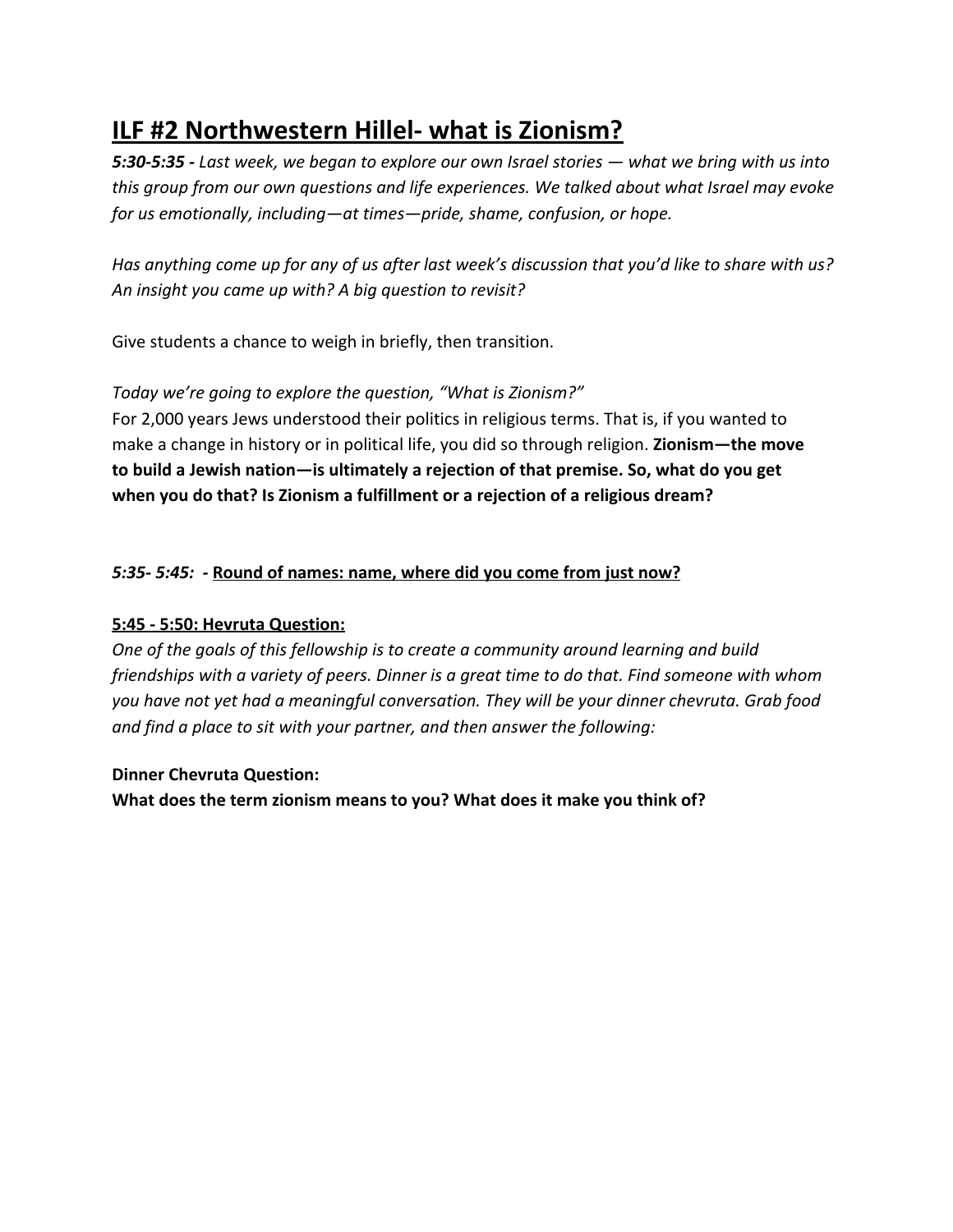# **5:50 - 6:15: Step in Step Out questions: one leg is in the middle in= yes, out= no one leg= not so relevant for me. Take few breaths look around - share.**

- I'm a first year student
- I'm a second year student
- I'm a third year student
- I'm a forth year student
- Does your family identify as Ashkenazy
- " Sefardi Mizrahi
- -I grew up in a religious Jewish home
- I didn't go to a jewish day school
- I went to a sunday school
- Growing up, I was taught that Israel was perfect.
- Israel was very present in my education system growing up
- I have family in israel
- I have never been to israel
- Israel is not part of my Jewish identity
- My relationship with Israel "is complicated"
- There are spaces where I prefer not to say what I think about Israel
- My views on Israel are different then My parents views
- The time I spent in Israel made me feel connected to my Jewish identity
- I'm not sure I want to go on birthright
- Sometimes people expect me to explain what's going on in Israel
- I feel a gap between what I learned about Israel at school\camp\jewish spaces to what I learn in university.
- My opinion on Israel does not align with some of my liberal friends' views
- -I wish I knew more about the history of the Israeli/Palestinian Conflict
- -I feel like Israel is a safe haven for me as a Jewish person

-Sometimes I feel unsafe being connected to Israel as a Jewish person

# **6:15- 6:30 - Transition to the texts about Zionisem**

*One thing to keep in mind: In the last two centuries, with the advent of modernity and nation-building movements in the 19th century, Jews began to actively reject this worldview of religion as political power (no more waiting for god) and take political action. That movement in the broadest terms is called Zionism.*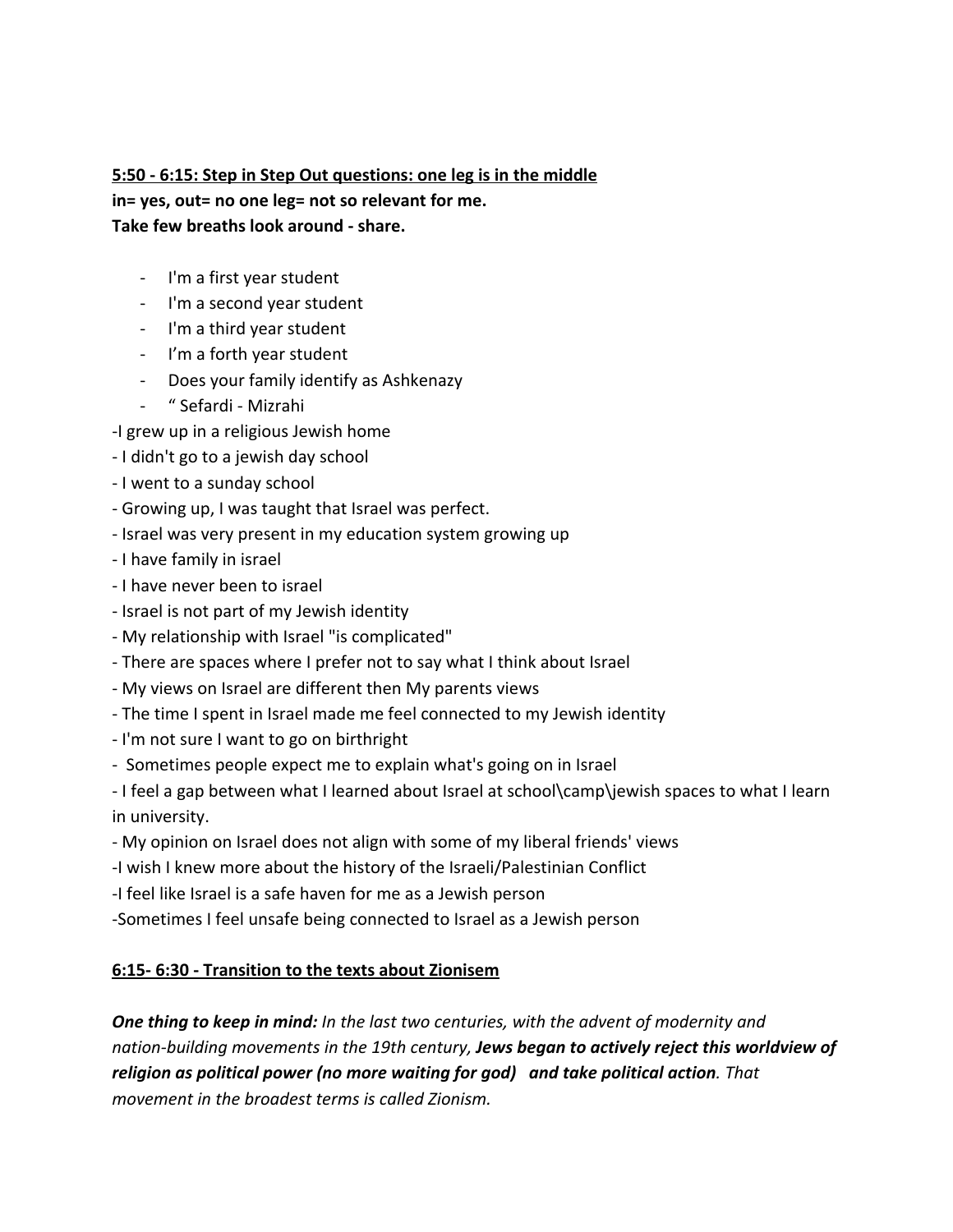*Zionism is not a single thing. The word zionism really describes many different cultural movements that seek to* politically empower Jews *who, before Zionism, believed that politics (whether or not you are free, self-governing, or have a homeland) were linked up with "good religious behavior" or piety.*

*Thus some Zionisms focused on building a new modern language (Hebrew), others on new Jewish culture, still others on settling the land of Israel agriculturally. The common link in all these strains, however, is—at its a core—a radical idea (for that time), that Jews can control their own destiny regardless of their religious behavior.*

**Second thing to keep in mind:** Zionists had a very complicated relationship with judaism as a religion and with ani-sematisem, on the one hand, they agreed with anti-semais the there was something wrong with the Jews.

The european anti-semais thust its a genetic problem - Zionist think that its an invirmental problem.

Zionist were influenced by modernety and secular ideas.

**Shpinuza:** the halacha makes human Obedient. The zionists where were dreaming of a new Jew free and

**Bialik**:

**5:20-5:45 - "the founding fathers": Herzl, Jabotinsky, Ahad Ha'am and harav kook Split into groups of 4**

Questions:

- **1. How would you define Zionism by this Zionist thinker?**
- **2. What do you find challenging?**
- **3. How is it different from the previous text?**
- **4. After reading the 3 texts which one speaks to you the most?**

# **5:45-6:05 - Group sharing their answers to these questions**

Common threads: they all wanted to solve the "jewish problem"

# Jabotinsky wanted to hurry up and get to the point and have a Jewish state before anything else is accomplished.

# Herzl wanted to make sure the world leaders will support this idea of a Jewish secular state.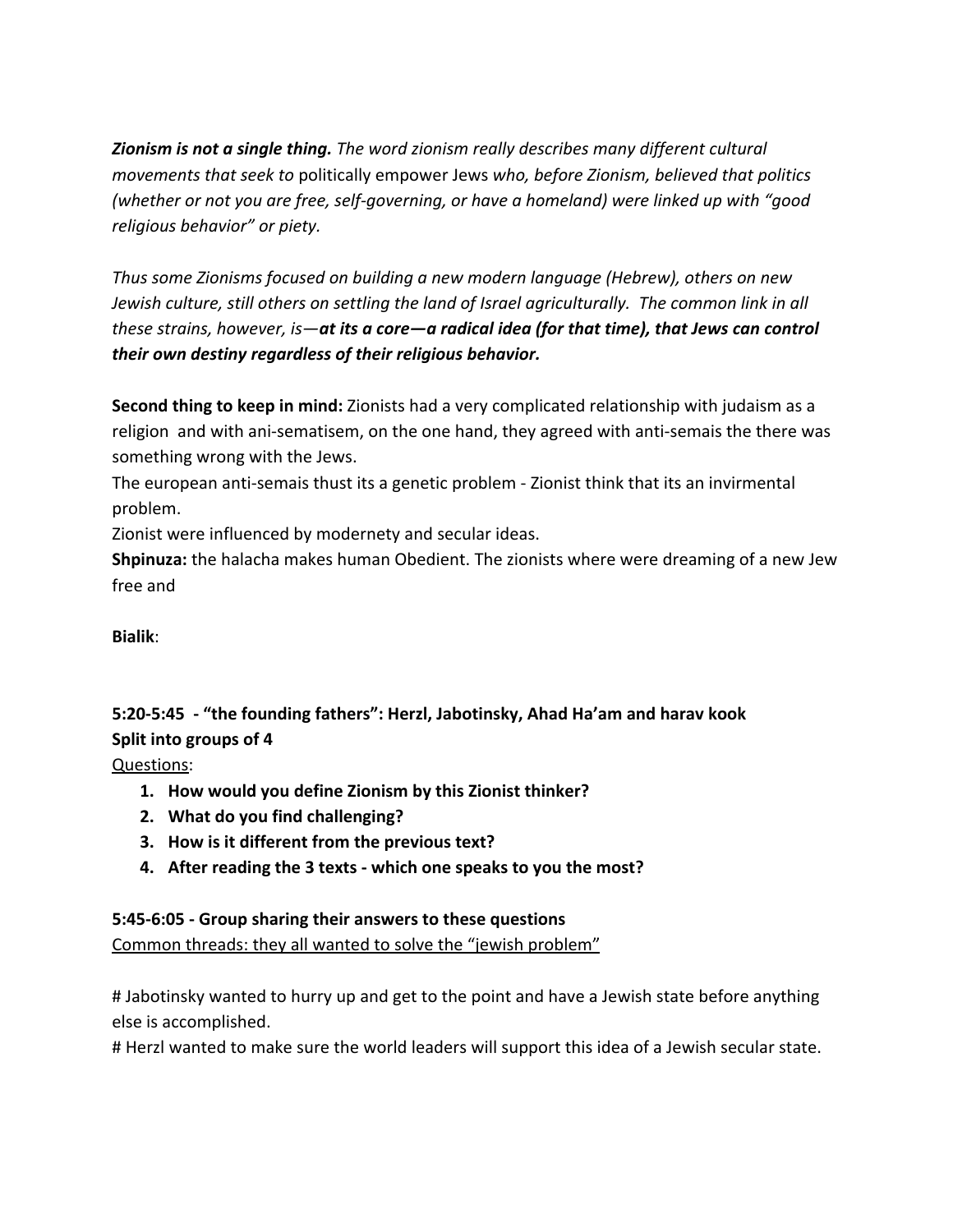# Ahad Ha'am - opposed to the idea of forming a state first, wanted to focus on Jewish culture, and have the state only as a spiritual-cultural center, focus on Hebrew, and not having everyone move to Israel. The Jewish religion is the problem, we need to developjewish culture.

# **6:05-6:20 - in hevruta:**

- 1. Natan Sharansky (identity and belonging) how does it feel to be accepted?
- 2. Stav Shaffir (social) What is true Zionism? Can 2 people define in different ways?
- 3. **Yair Lapid I am a Zionist** (each one reads a part)

Questions: - How would you say each of them define zionism?

- How is it different from the "founding fathers" vision?

Contemporary Zionism- for people who already live or were born in Israel, Zionism can mean many times is part of Israelis Identit. personally , I grew up seeing zionists as israelis who contribute to society and wish to make israel a good and equal place to live.

 My grandparents from my mom's side where waiting in a displaced camps in germany to go to israel because they had no other home to go to. People from my parents'/ my generation are coming from a different starting point.

**Zionism means different things to different Israelis** - Next session we will talk about the different parties in israel and we can see how the different zionst ideologies evolve in to modern israel today.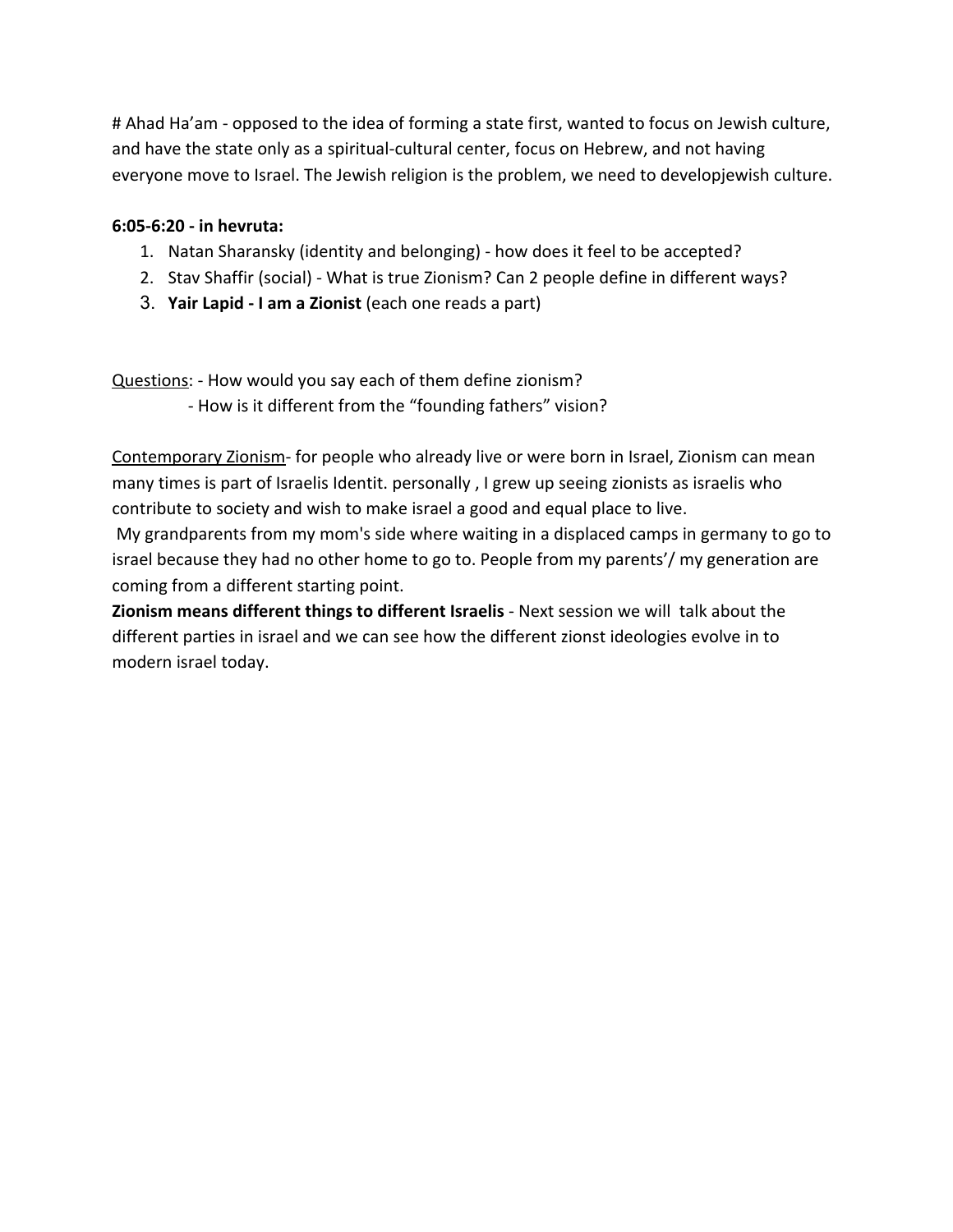**<https://unpacked.education/video/herzl-the-zionist-dream-of-a-jewish-state/>**

#### **THEODOR HERZL**

#### **(1860 – 1904)**

#### **Who was he?**

Theodor Herzl was born in 1860 to a liberal Jewish family in Budapest. He studied law at Vienna University and became a journalist. It was whilst working as a correspondent in France and covering the Dreyfus Trial [1894] (see earlier) that he became aware of what he saw as the 'Jewish Problem' and he devoted the rest of his life to organizing the Zionist movement and to placing the Zionist goal on the world agenda. He published his initial ideas in a booklet called 'Judenstaat' in which he set out the importance of a Jewish State. He started the Zionist newspaper (Die Welt), established the first Zionist Congress in Basle in 1897 and became the first President of the World Zionist Organisation. He continued to work to advance the idea and ideals of Zionism until his death in 1904.

#### **Type of Zionism – Political Zionism**

Herzl believed that a homeland could only be realized through political activity. He saw a homeland and the concept of Jewish nationalism as the solution to the 'Jewish Problem'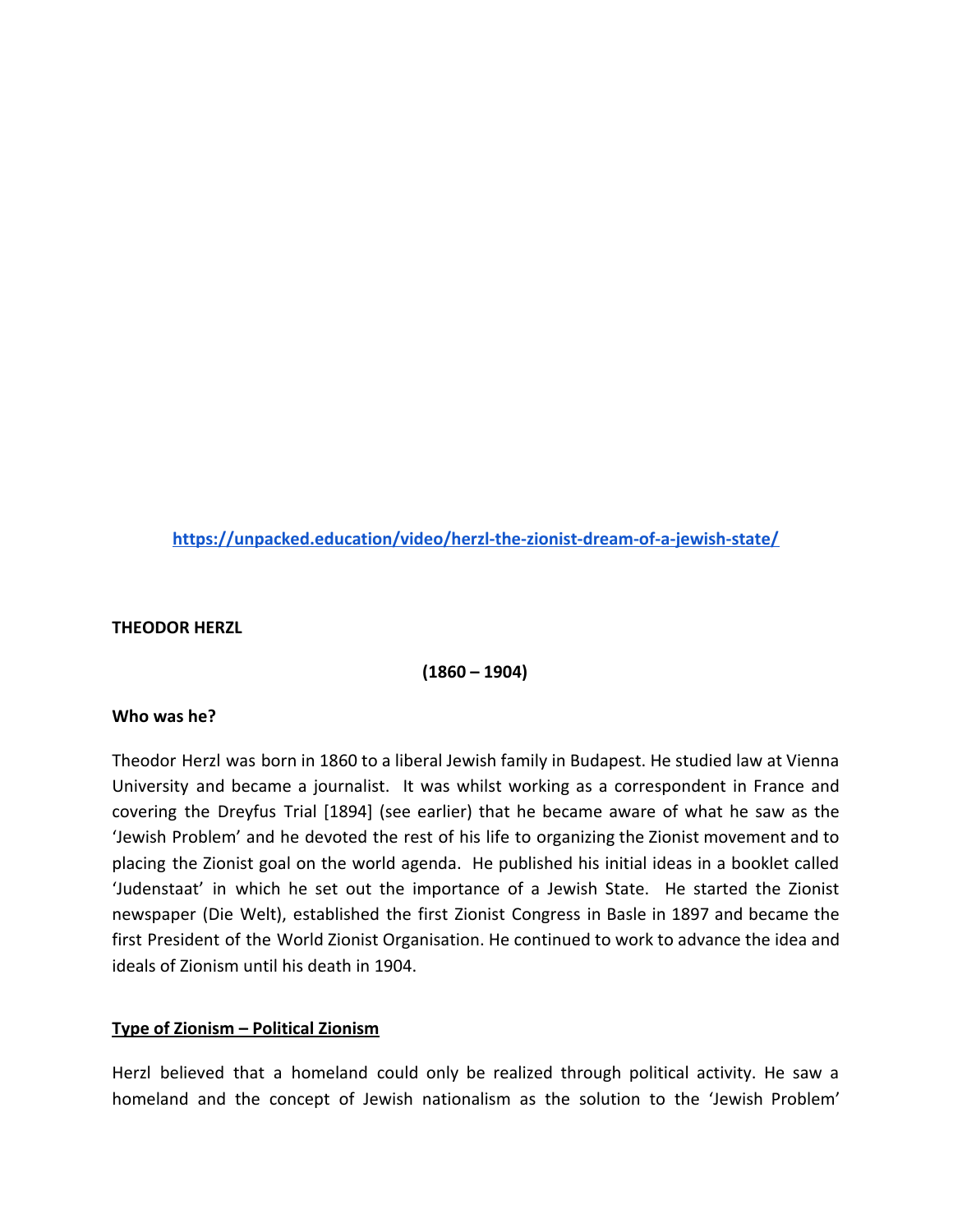(anti-Semitism). In order to fulfill the necessity for Jewish self-determination there was a need for a political framework. In his own words at the first Zionist Congress "Zionism seeks to secure for the Jewish People a publicly recognized, legally secured, home in Palestine".

Herzl's rationale for Zionism stemmed from a profound need to save Jews. He would take religious concepts such as redemption and translate them into a nationalistic framework showing a need for 'saving'. In one of his books (Alt Neuland) he almost prophesized the Holocaust – an event that proved to the world the need for a Jewish homeland.

**For Herzl, the country was about the Jewish people having a refuge and a national identity and he believed that once created, the state would be a democratic, secular state.**

#### **Theodor Herzl: On the Jewish State, 1896**

"We have honestly endeavored everywhere to merge ourselves in the social life of surrounding communities and to preserve the faith of our fathers. We are not permitted to do so. In vain are we loyal patriots, our loyalty in some places running to extremes; in vain do we make the same sacrifices of life and property as our fellow citizens; in vain do we strive to increase the fame of our native land in science and art or her wealth by trade and commerce. In countries where we have lived for centuries we are still cried down as strangers, and often by those whose ancestors were not yet domiciled in the land where Jews had already had the experience of suffering. The majority may decide which are the strangers; for this, as indeed every point which arises in the relations between nations, is a question of might. I do not here surrender any portion of our prescriptive right, when I make this statement merely in my own name as an individual. In the world as it now is and for an indefinite period will probably remain, might precede right. It is useless, therefore, for us to be loyal patriots, as were the Huguenots who were forced to emigrate. If we could only be left in peace…"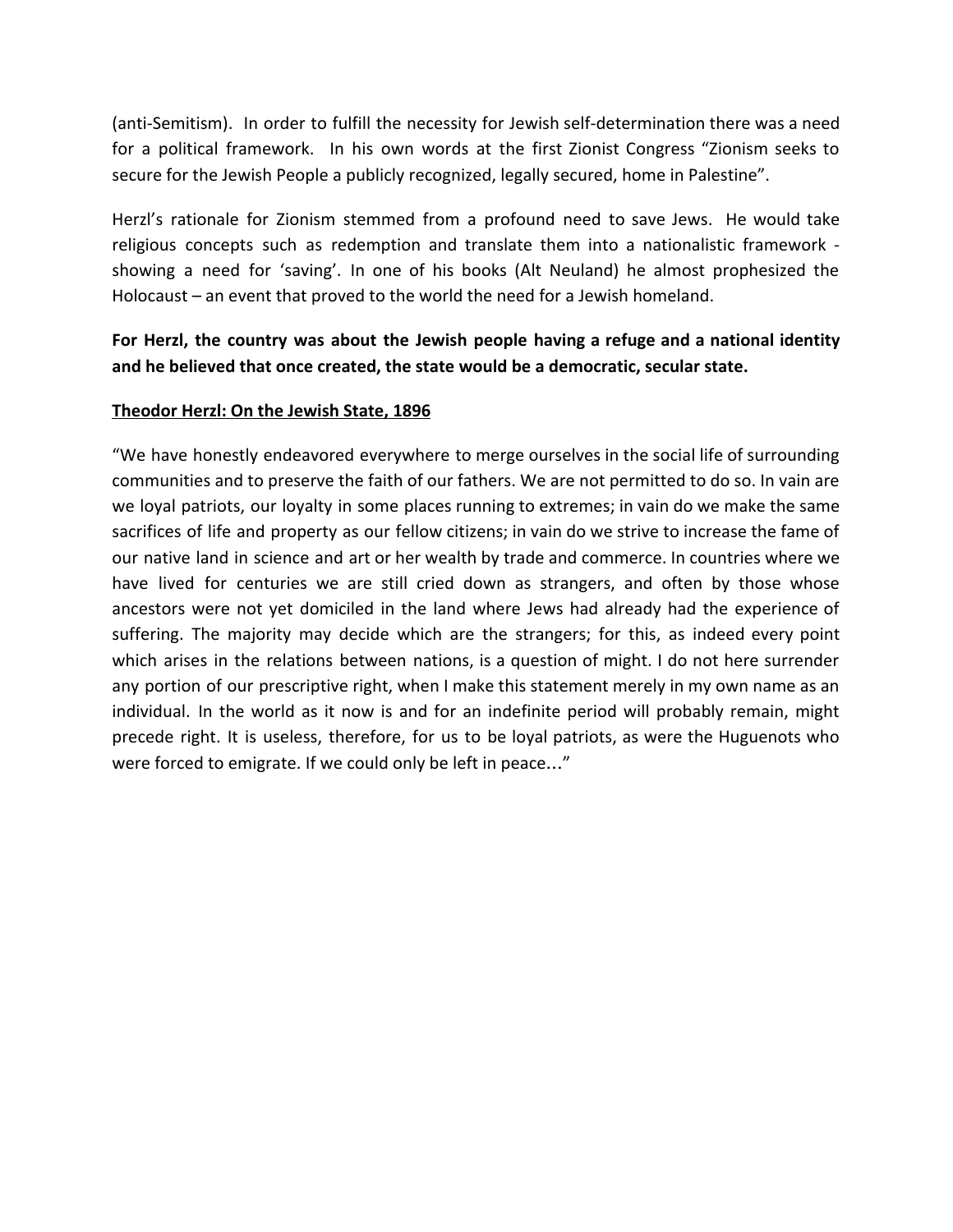#### **ZE'EV VLADIMIR JABOTINSKY**

**(1880 – 1940)**

#### **Who was he?**

Vladimir Jabotinsky was born in Odessa, Russia, in 1880. He wasn't brought up in a Jewish environment and after a secular education in Russia; he went on to study law in Rome and Berne. In 1903 he helped start a Jewish self-defense group and due to the impending pogroms, he immersed himself in Zionist activities, coming as a delegate to the 6<sup>th</sup> Zionist congress. He continued to work towards the fulfillment of what he saw as the Zionist goals and established programs in Russia advocating both Alya to Eretz Yisrael alongside educational and political activities in the Diaspora. It was his idea to set up a Jewish legion to support the allies in liberating Israel during WWI and reached the rank of Lieutenant, receiving a decoration for leading the first company to cross the Jordan. When the British Government took over the running of Israel after the war, **Jabotinsky became a strict opponent to their rule.** This put him in opposition to the main Zionist agenda, and in 1923 he resigned from the executive of the Zionist organization. Instead, he set up the World Union of Zionist Revisionists and served as its President. In 1930 the British refused him entry to Palestine and he, therefore, lived in Paris until his death in 1940.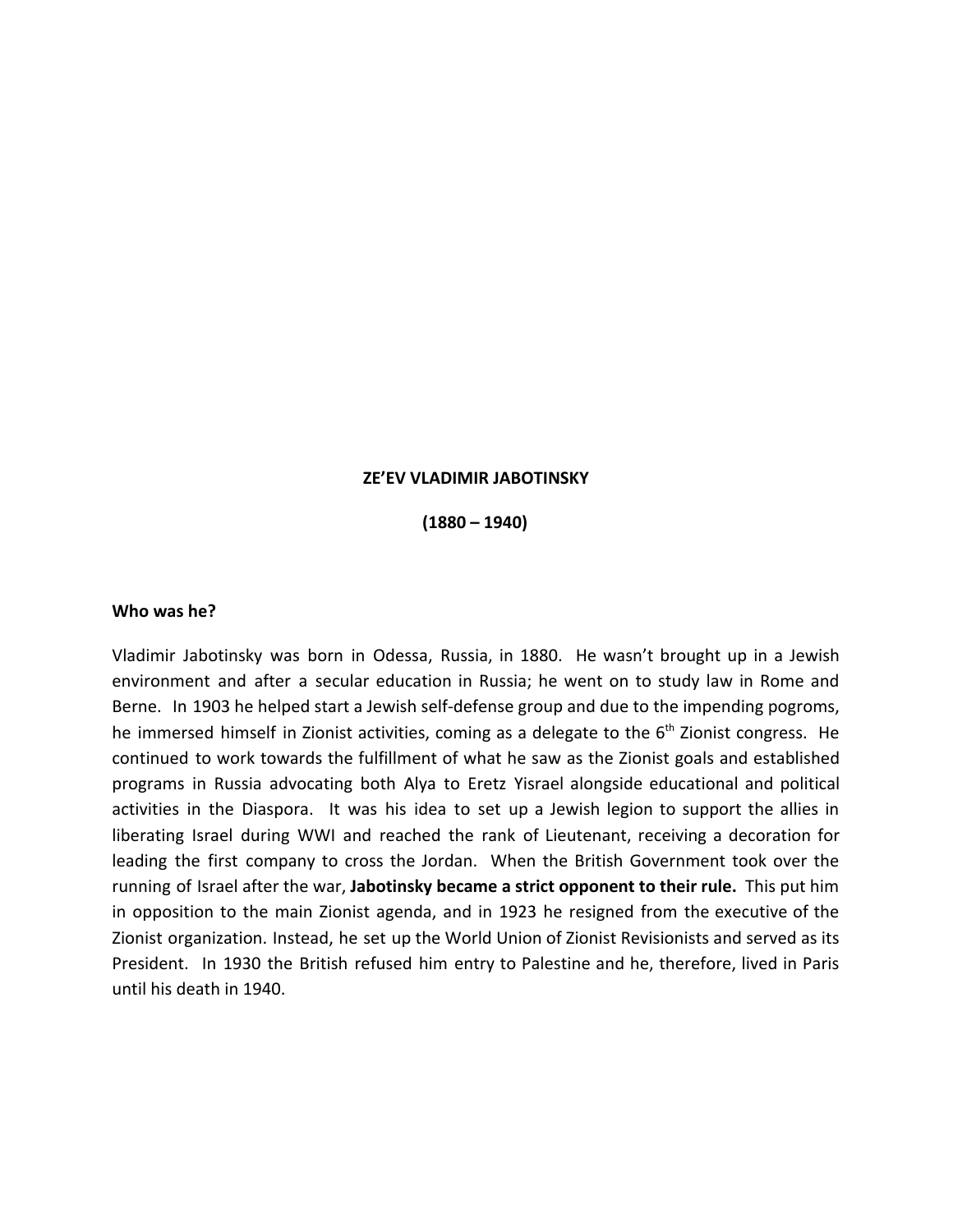#### **Revisionist Zionism**

Jabotinsky remains one of the most controversial figures in Zionism – constantly evoking heated debate and creating his own directions.

He was a believer in the need for a Jewish State in which the Jewish People were a majority. He believed that many of the problems arose in Diaspora because the Jews were always a minority. He believed that **all 'People' had the right to their own state** and to fulfill his vision he **pushed for rapid mass migration (Aliyah)**. He wanted the **Jews to be able to defend themselves and initiated Jewish military and police units.** When the British limited the number of people allowed entering Israel, Jabotinsky initiated illegal immigration. He wanted the Jews to build a self-image of pride, which could only be accomplished, by physically **building a nation with a Jewish majority.**

His concern was not for the culture of the state, rather he saw this as a luxury that should wait until the creation of the state. He focused on getting Jews to come to Palestine and settle there – moving towards the Jewish majority he believed essential.

#### **The Fundamentals of the Betarian World Outlook (1934)**

The Jewish state: The basis of the Betarian [Jewish movement] viewpoint consists of one idea: the Jewish state. In this simple idea however, lies a deep meaning indeed. What do the nations of the world symbolize? They symbolize that every nation must contribute its own share to the common culture of humanity, a share which is distinguished by its own specific spirit... For this purpose, every nation must possess its own "laboratory," a country wherein the nation alone is master and can freely suit the common life in accordance with its own conception of good and evil.

Many of the adherents of the present national revival maintain that they are secularists. If a Jewish secular nationalism really were imaginable, then we would, indeed, be in danger of falling so low as to be beyond redemption. But Jewish secular nationalism is a form of self-delusion: the spirit of Israel is so closely linked to the spirit of God that a Jewish nationalist, no matter how secularist his intention may be, must, despite himself, affirm the divine. An individual can sever the tie that binds him to life eternal, but the House of Israel cannot. All of its most cherished national possessions - its land, language, history, and customs - are vessels of the spirit of the Lord.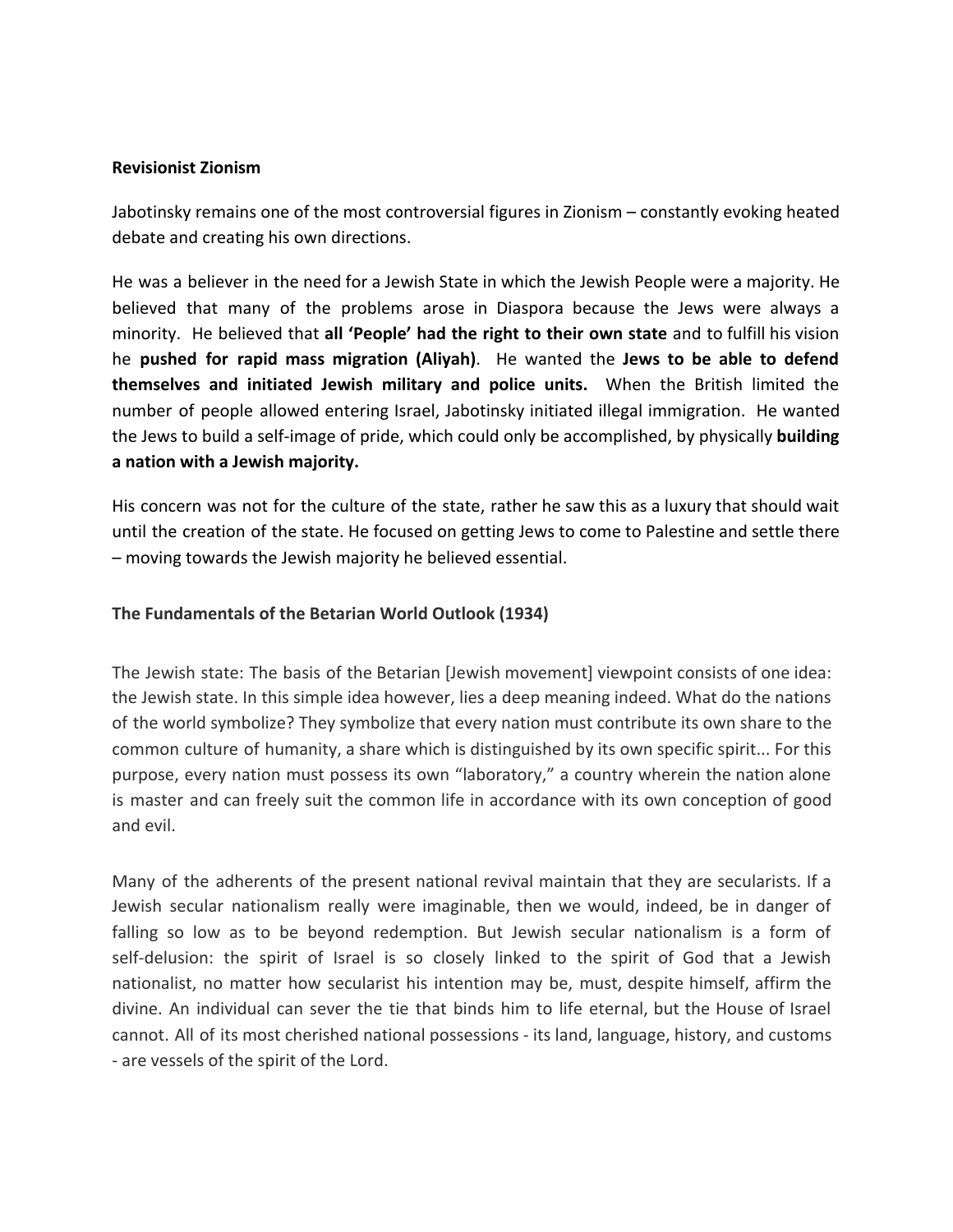#### **AHAD HA'AM**

**(1856 – 1927)**

#### **Who was he?**

Born Asher Zvi Ginsberg in Sikoira, Russia, he grew up in an aristocratic family within the Jewish ghetto. He was close to the local Hassidic Rabbi and had a religious upbringing. His formal education was so pious that he was not even taught the Russian alphabet at school!! It was when he published his first article in 1889 that he began to use the name Ahad Ha'am (meaning 'one of the people'). In 1921 he settled in Palestine where he remained until his death.

#### **Cultural Zionism**

Ahad Ha'am himself never began a political movement, though his ideas and writings had a tremendous impact on the leaders of the day. He saw the "Jewish problem", not as a political one, rather a cultural one. He feared that Judaism was under threat of being engulfed by secular society. To rekindle Jewish culture, there was a need to rekindle the Jewish national spirit. To do this it was essential to take Jewish culture from the Diaspora and place it in its native homeland where it can naturally flourish.

He saw Israel as having the potential to be the center of the nation from which the spirit of Judaism will radiate to all communities of the Diaspora. He didn't believe Jews would give up their Western style of life for Israel and believed that the majority of Jews would remain "scattered in foreign soils". As long as there were to be strong links between Diaspora and Israel the cultural revival of Judaism would be fulfilled.

After the first Zionist Congress, in 1897, Ahad Ha'am became a fierce opponent of Herzl and his political outlook. He believed that the main problem of the Jewish people was not the "trouble of the Jews" - the hatred of the Jews and the persecution they suffered, but the "trouble of Judaism", which lost its spiritual property.

#### **The Jewish State and the Jewish Problem (1897), Ahad Ha-Am**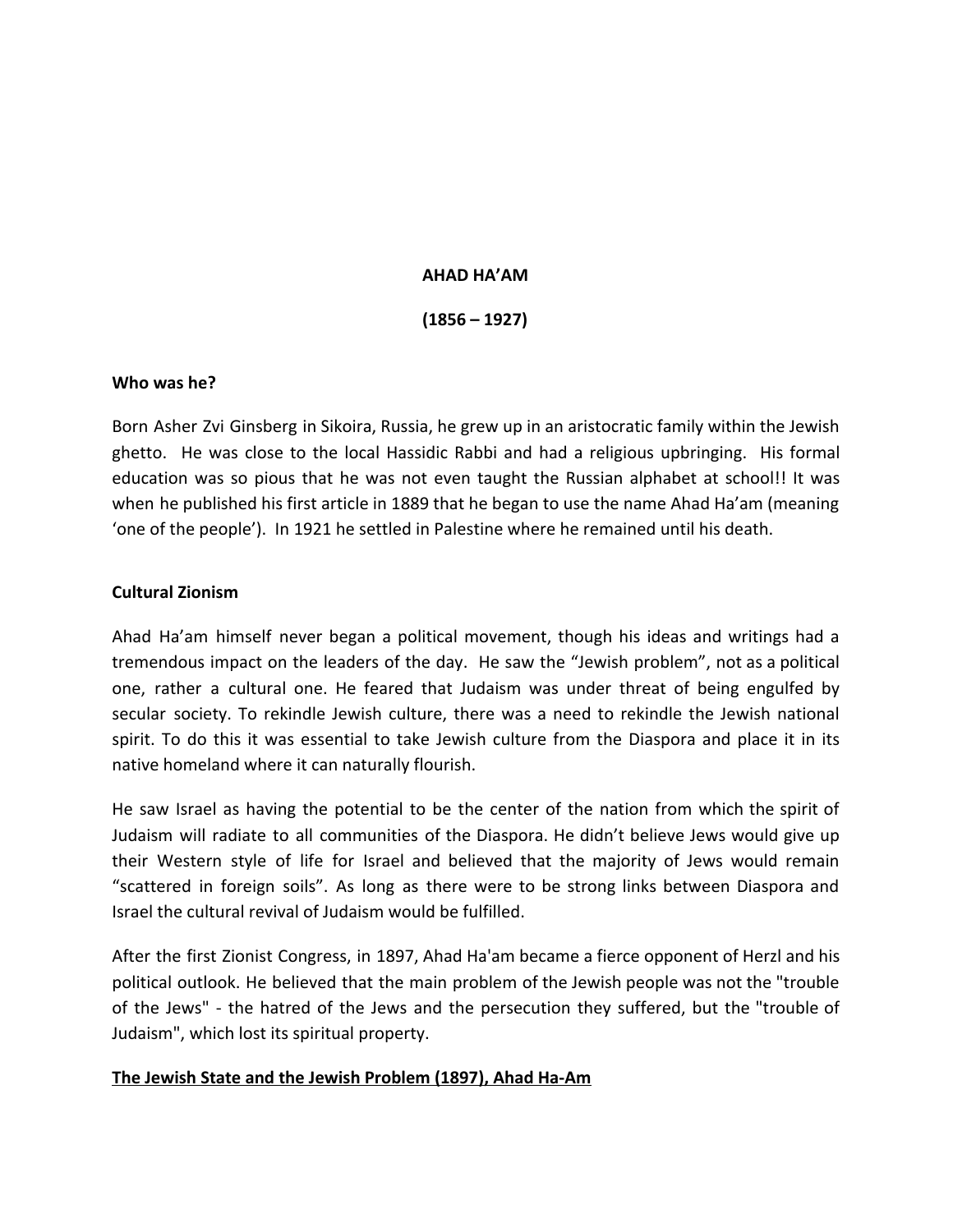It is not only the Jews who have come out of the ghetto; Judaism has come out too. For the Jews, the exodus from the ghettos confined to certain countries and is due to toleration; but Judaism has come out, or is coming out, of its own accord, wherever it has come into contact with modern culture. This contact with modern culture overturns the inner defenses of Judaism, so that it can no longer remain isolated and live apart. The spirit of our people desires further development; it wants to absorb the basic elements of general culture which are reaching it from the outside world, to digest them and to make them a part of itself, as it has done before at various periods of history. But the conditions of its life in exile are not suitable for this task. Judaism is in a quandary: It can no longer tolerate the Galut [diaspora, exile] form which it had to take on, in obedience to its will to live, when it was exiled from its own country; but without that form, its life is in danger. So it seeks to return to its historic center, where it will be able to live a life developing in a natural way, to bring its powers into play in every department of human culture, to broaden and perfect those national possessions which it has acquired up to now, and thus to contribute to the common stock of humanity, in the future as it has in the past, a great national culture, the fruit of the unhampered activity of a people living by the light of its own spirit. For this purpose, Judaism can, for the present, content itself with little. **It does not need a State**, but only the creation in its native land of conditions favorable to its development: a good-sized settlement of Jews working without hindrance in every branch of civilization, from agriculture and handicrafts to science and literature. This Jewish Yishuv (community in israel), which will be a gradual growth, will become in the course of time, the center of the nation, wherein its spirit will find pure expression and develop in all its aspects to the highest degree of perfection of which it is capable. Then, from this center, the spirit of Judaism will radiate to the great circumference, to all the communities of the Diaspora, to inspire them with new life and to preserve the overall unity of our people. When our national culture in Palestine has attained that level, we may be confident that it will produce people in the Land of Israel itself who will be able, at a favorable moment, to establish a State there, **one which will not merely be a State of the Jews, but a really Jewish State.** A political ideal which is not grounded in our national culture is apt to seduce us from loyalty to our own inner spirit and to beget in us a tendency to find the path of glory in the attainment of material power and political domination, thus breaking the thread that unites us with the past and undermines our historical foundation.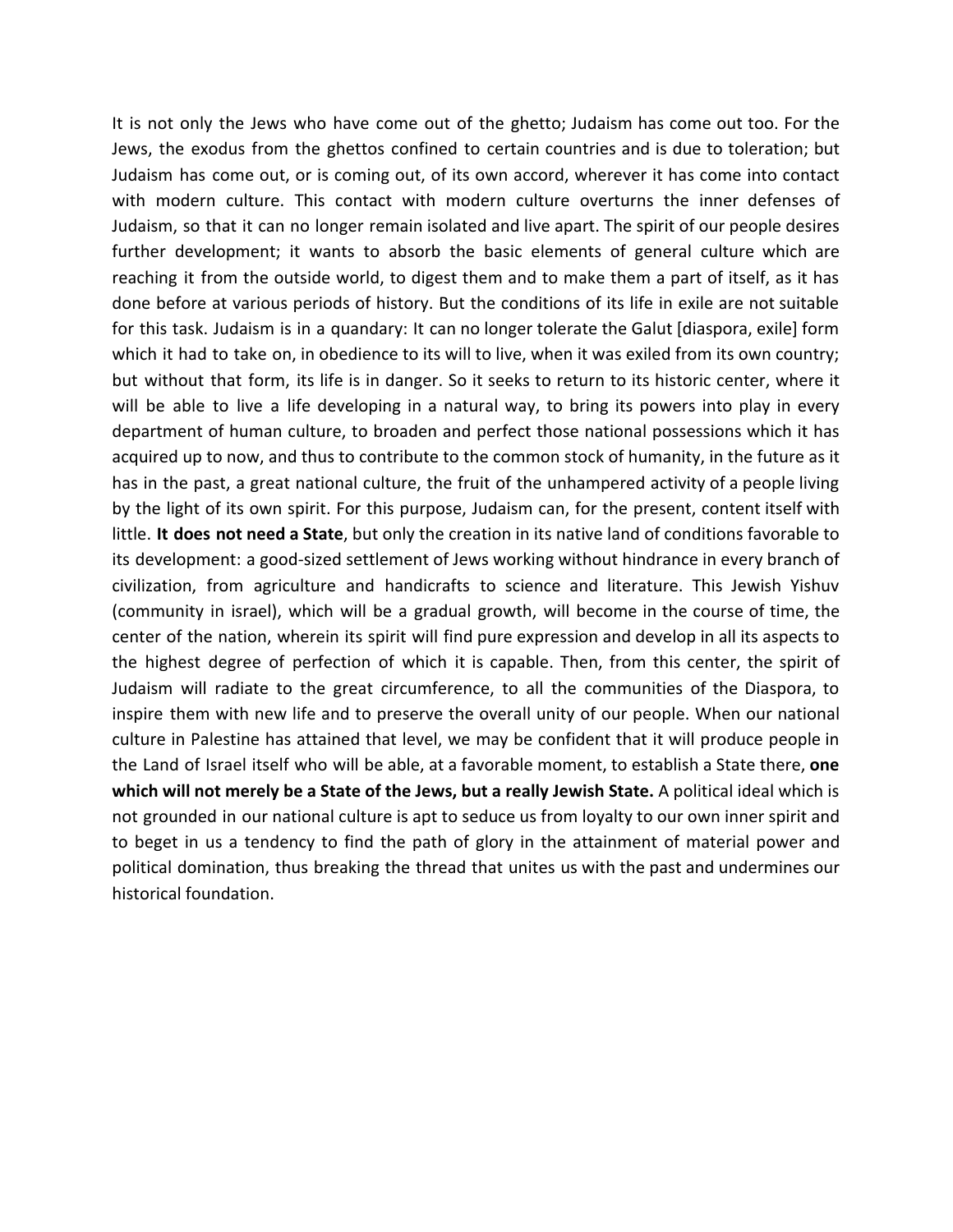#### **RAV KOOK**

#### **(1865 – 1935)**

#### **Who was he?**

Born in Greiva, Latvia, Rav Abraham Isaac Kook was educated at a traditional Yeshiva. In addition to his study of the Jewish texts, he believed it important to understand the social problems of contemporary society because these problems had a powerful impact on the assimilated majority of Jews. In 1904 he went to live in Israel, serving as the Rabbi of Jaffe. During WWI, having been caught in Europe and not able to return to Israel, he became a rabbi in London. After the war, upon his return to Israel, he was appointed Chief Rabbi of Jerusalem, and later the first Ashkenazi chief rabbi of Palestine. As an active leader within Eretz Yisrael he tried to build and strengthen the bridges between the secular Zionist movement and the religious world.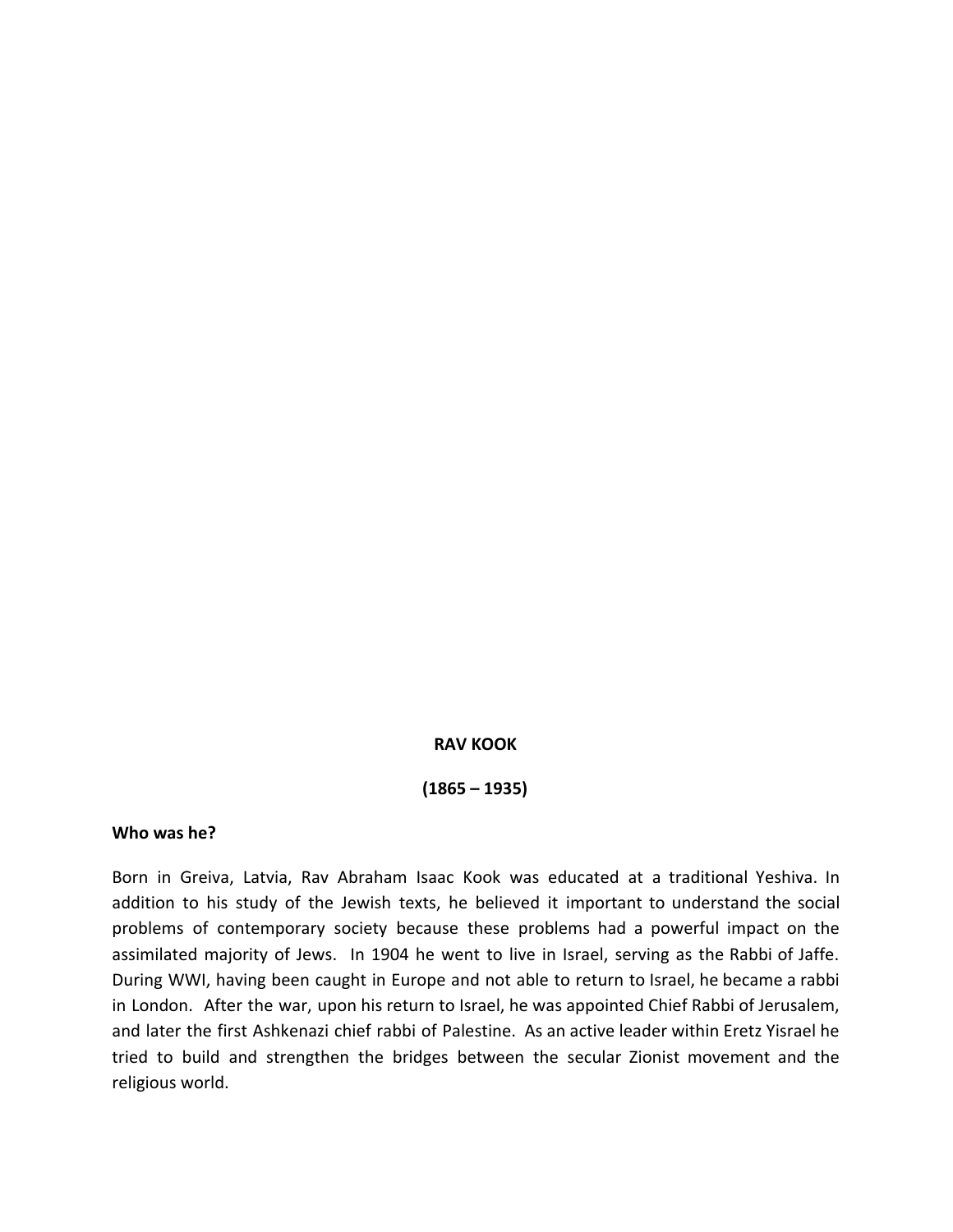#### **Religious Zionism**

Rav Kook believed that the state should be established and conducted in accordance with the principles of the Torah. He saw the return to Israel as the first step in saving Judaism and the Jews. The Jew in Diaspora had no real foundation in his eyes and would not be able to 'fight' the impulse to assimilate into secular culture. The land of Israel itself was holy and this would help the Jewish religion thrive. He disagreed with the concept of secular Zionism and was concerned about how others tried to split the national element from the religious element within Judaism. The Jewish spirit was one whole and should not be split in two.

For Rav Kook, Zionism was 100% about religion and the return to Israel was the beginning of the redemption.

# **Rabbi Abraham Isaac Kook (1865– 1935), "The Lights of Rebirth," translated in Arthur Hertzberg, The Zionist Idea: A Historical Analysis and Reader (1997)**

There is an eternal covenant which assures the whole House of Israel that it will not ever become completely unclean. Yes, it may be partially corroded, but it can never be totally cut off from the source of divine life. Many of the adherents of the present national revival maintain that they are secularists. If a Jewish secular nationalism were really imaginable, then we would, indeed, be in danger of falling so low as to be beyond redemption. But Jewish secular nationalism is a form of self-delusion: the spirit of Israel is so closely linked to the spirit of God that a Jewish nationalist, no matter how secularist his intention may be, must, despite himself, affirm the divine. An individual can sever the tie that binds him to life eternal, but the House of Israel as a whole cannot. All of its most cherished national possessions—its land, language, history, and customs—are vessels of the spirit of the Lord. How should men of faith respond to an age of ideological ferment which affirms all of these values in the name of nationalism and denies their source, the rootedness of the national spirit, in God? To oppose Jewish nationalism, even in speech, and to denigrate its values is not permissible, for the spirit of God and the spirit of Israel are identical. What they must do is to work all the harder at the task of uncovering the light and holiness implicit in our national spirit, the divine element which is its core. The secularists will thus be constrained to realize that they are immersed and rooted in the life of God and bathed in the radiant sanctity that comes from above.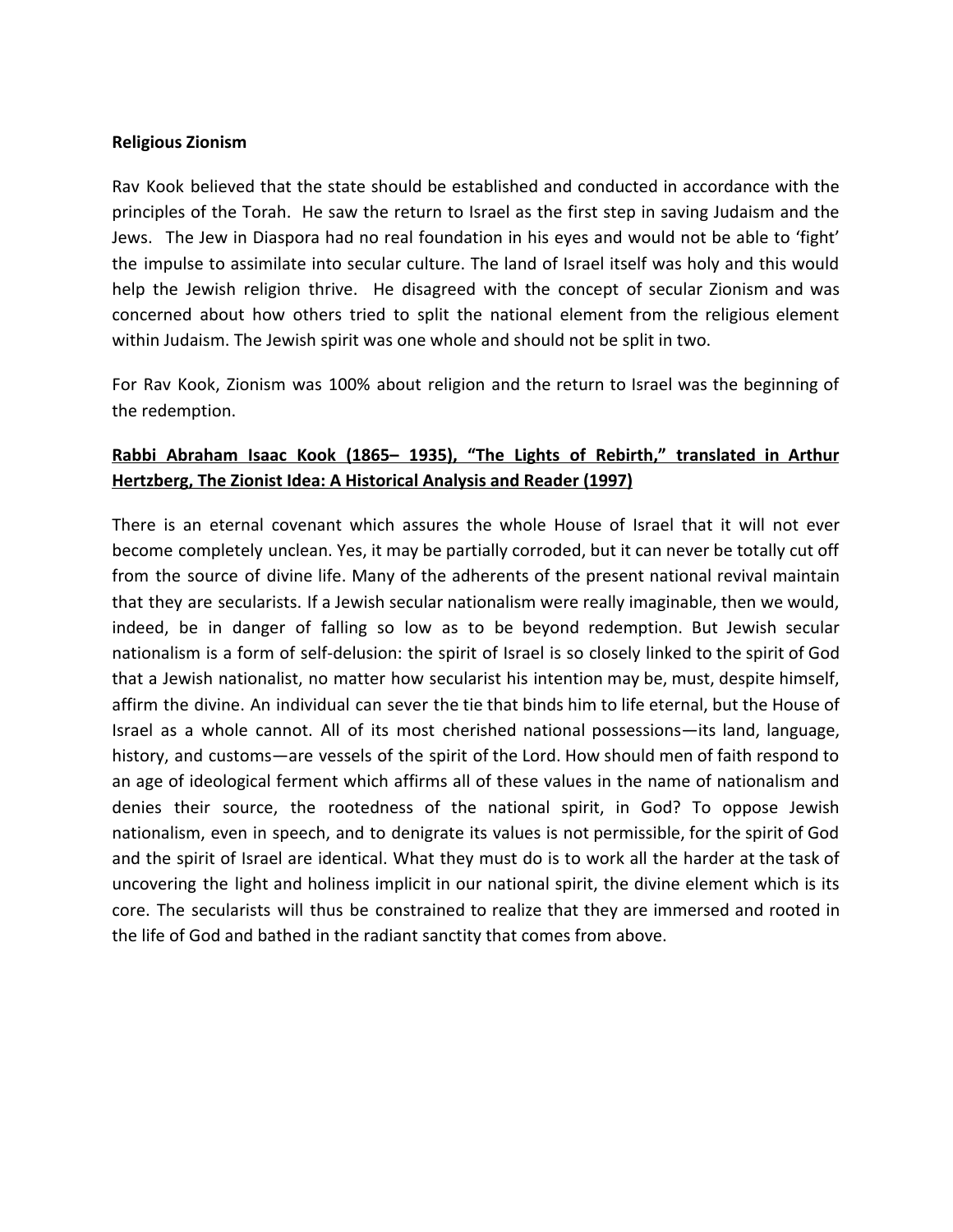Yair Lapid

# **I am a Zionist (2009)**

I am a Zionist. I believe that the Jewish people established itself in the Land of Israel, albeit somewhat late. Had it listened to the alarm clock, there would have been no Holocaust, and my dead grandfather

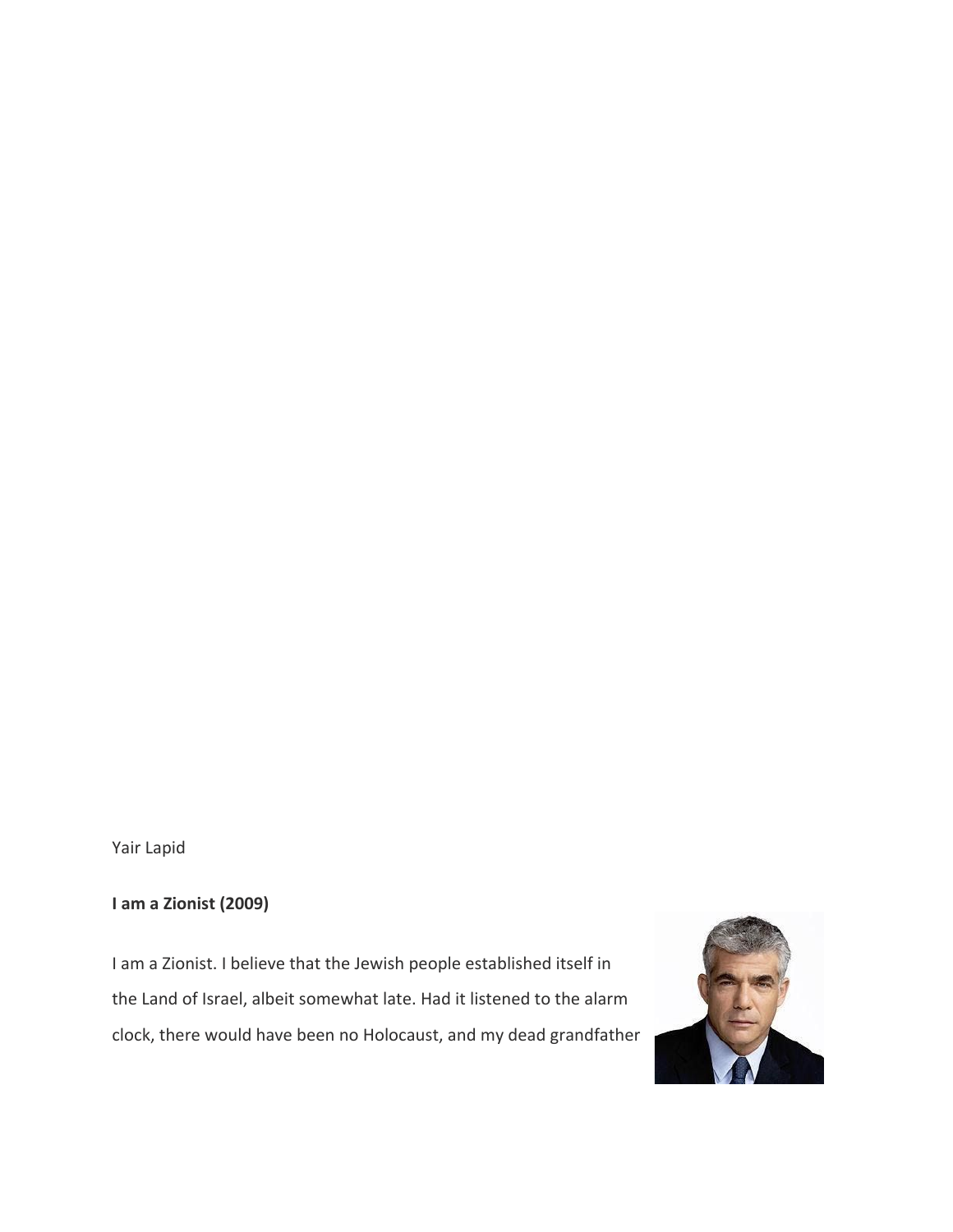– the one I was named after – would have been able to dance a last waltz with grandma on the shores of the Yarkon River.

I am a Zionist. Hebrew is the language I use to thank the Creator, and also to swear on the road. The Bible does not only contain my history, but also my geography. King Saul went to look for mules on what is today Highway 443, Jonah the Prophet boarded his ship not too far from what is today a Jaffa restaurant, and the balcony where David peeped on Bathsheba must have been bought by some oligarch by now.

I am a Zionist. The first time I saw my son wearing an IDF uniform I burst into tears, I haven't missed the Independence Day torch-lighting ceremony for 20 years now, and my television was made in Korea, but I taught it to cheer for our national soccer team.

I am a Zionist. I believe in our right for this land. The people who were persecuted for no reason throughout history have a right to a state of their own plus a free F-16 from the manufacturer. Every display of anti-Semitism from London to Mumbai hurts me, yet deep inside I'm thinking that Jews who choose to live abroad fail to understand something very basic about this world. The State of Israel was not established so that the anti-Semites will disappear, but rather, so we can tell them to get lost.

I am a Zionist. I was fired at in Lebanon, a Katyusha rockets missed me by a few feet in Kiryat Shmona, missiles landed near my home during the first Gulf War, I was in Sderot when the Color Red anti-rocket alert system was activated, terrorists blew themselves up not too far from my parents' house, and my children stayed in a bomb shelter before they even knew how to pronounce their own name, clinging to a grandmother who arrived here from Poland to escape death. Yet nonetheless, I always felt fortunate to be living here, and I don't really feel good anywhere else.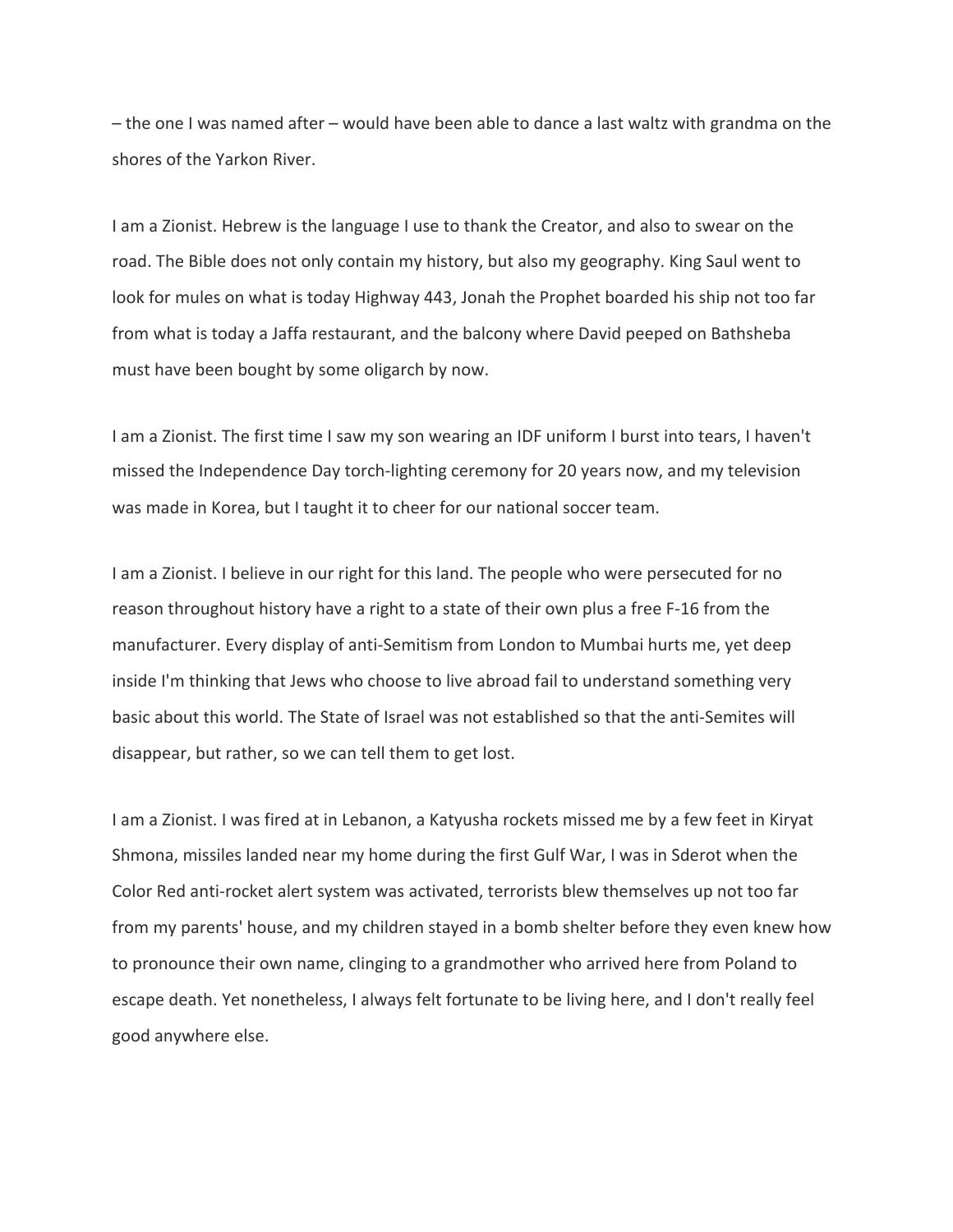I am a Zionist. I think that anyone who lives here should serve in the army, pay taxes, vote in the elections, and be familiar with the lyrics of at least one Shalom Hanoch song. I think that the State of Israel is not only a place, it is also an idea, and I wholeheartedly believe in the three extra commandments engraved on the wall of the Holocaust museum in Washington: "Thou shalt not be a victim, thou shalt not be a perpetrator, but above all, thou shalt not be a bystander."

I am a Zionist. I already laid down on my back to admire the Sistine Chapel, I bought a postcard at the Notre-Dame Cathedral in Paris, and I was deeply impressed by the emerald Buddha at the king's palace in Bangkok. Yet I still believe that Tel Aviv is more entertaining, the Red Sea is greener, and the Western Wall Tunnels provide for a much more powerful spiritual experience. It is true that I'm not objective, but I'm also not objective in respect to my wife and children.

I am a Zionist. I am a man of tomorrow but I also live my past. My dynasty includes Moses, Jesus, Maimonides, Sigmund Freud, Karl Marx, Albert Einstein, Woody Allen, Bobby Fischer, Bob Dylan, Franz Kafka, Herzl, and Ben-Gurion. I am part of a tiny persecuted minority that influenced the world more than any other nation. While others invested their energies in war, we had the sense to invest in our minds.

I am a Zionist. I sometimes look around me and become filled with pride, because I live better than a billion Indians, 1.3 billion Chinese, the entire African continent, more than 250 million Indonesians, and also better than the Thais, the Filipinos, the Russians, the Ukrainians, and the entire Muslim world, with the exception of the Sultan of Brunei. I live in a country under siege that has no natural resources, yet nonetheless the traffic lights always work and we have high-speed connection to the Internet.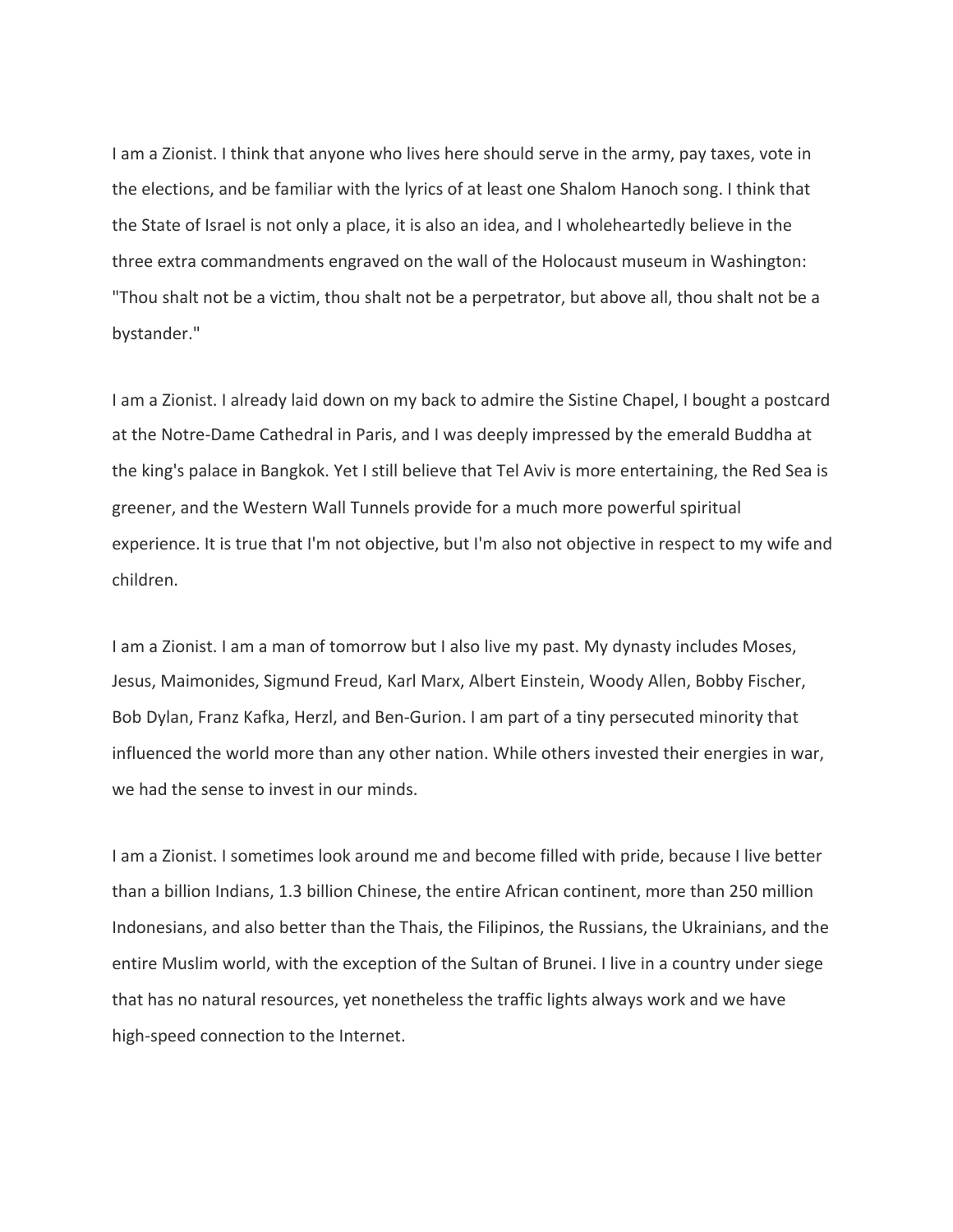I am a Zionist. My Zionism is natural, just like it is natural for me to be a father, a husband, and a son. People who claim that they, and only they, represent the "real Zionism" are ridiculous in my view. My Zionism is not measured by the size of my kippa, by the neighborhood where I live, or by the party I will be voting for. It was born a long time before me, on a snowy street in the ghetto in Budapest where my father stood and attempted, in vain, to understand why the entire world is trying to kill him.

I am a Zionist. Every time an innocent victim dies, I bow my head because once upon a time I was an innocent victim. I have no desire or intention to adopt the moral standards of my enemies. I do not want to be like them. I do not live on my sword; I merely keep it under my pillow.

I am a Zionist. I do not only hold on to the rights of our forefathers, but also to the duty of the sons. The people who established this state lived and worked under much worse conditions than I have to face, yet nonetheless they did not make do with mere survival. They also attempted to establish a better, wiser, more humane, and more moral state here. They were willing to die for this cause, and I try to live for its sake.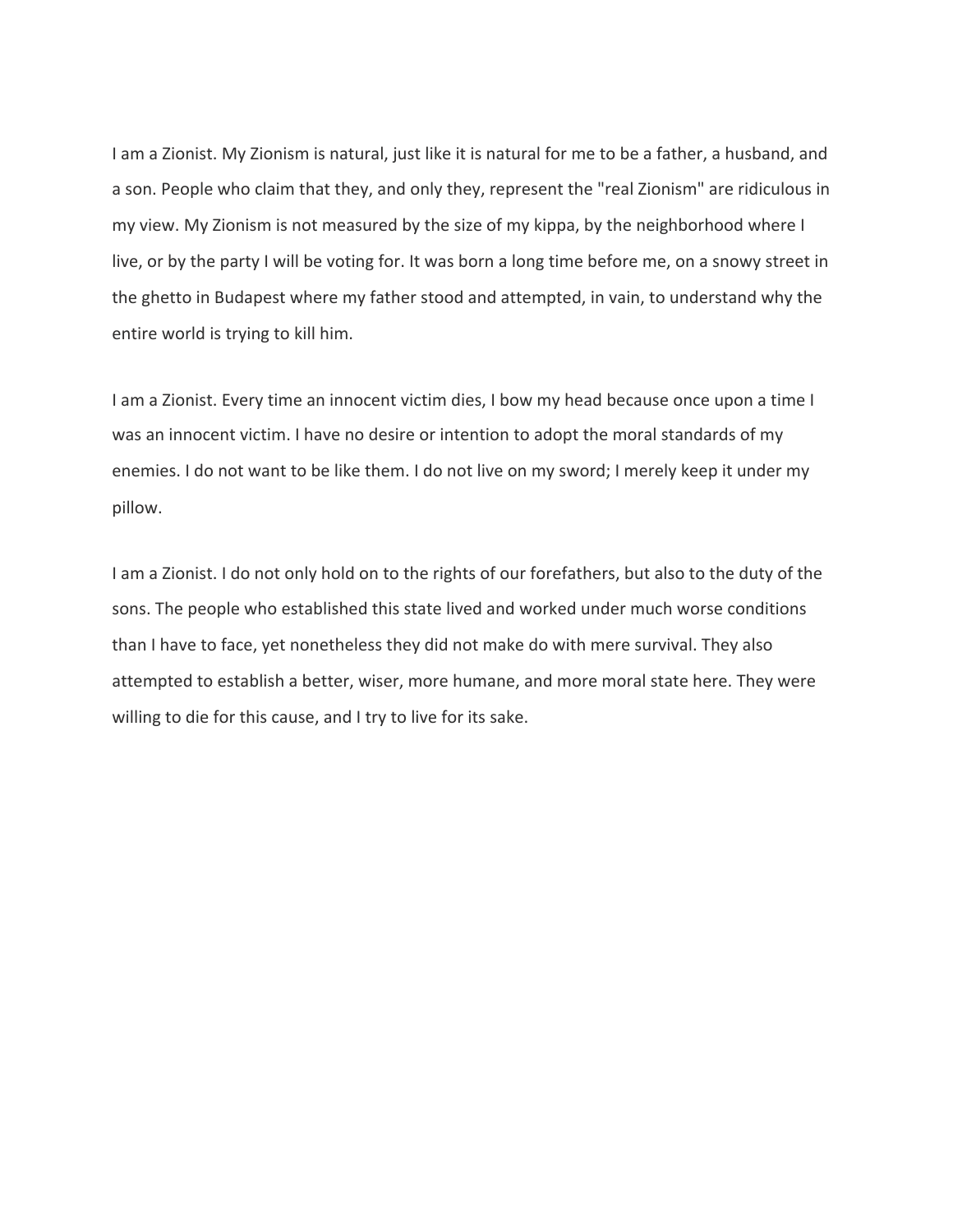Stav Shaffir

#### **Speech to the Knesset (2015)**

Don't preach to us about Zionism, because real Zionism means dividing the budget equally among all the citizens. Real Zionism is taking care of the weak. Real Zionism is solidarity, not only in battle but in everyday life, day to day, to watch out for each other. That is Israeliness. That is Zionism.

To be concerned about the future of the citizens of Israel. In the hospitals, in the schools, on the roads, on welfare. That is Zionism…

Friends, when we sing "Hatikva" [the national anthem], we sing it in the fullest sense of the word, "Hope": a politics of hope, a politics that has a future, a politics that is forward-looking, that wants to make life here better, more secure, that wants to make peace, that wants to improve relations between the different sectors within Israeli society, that believes in equal rights, in budgetary equity, that thinks that every single Israel citizen deserves an equal portion, and deserves to live a truly good life here. That is the true Zionism. That's Hatikva.

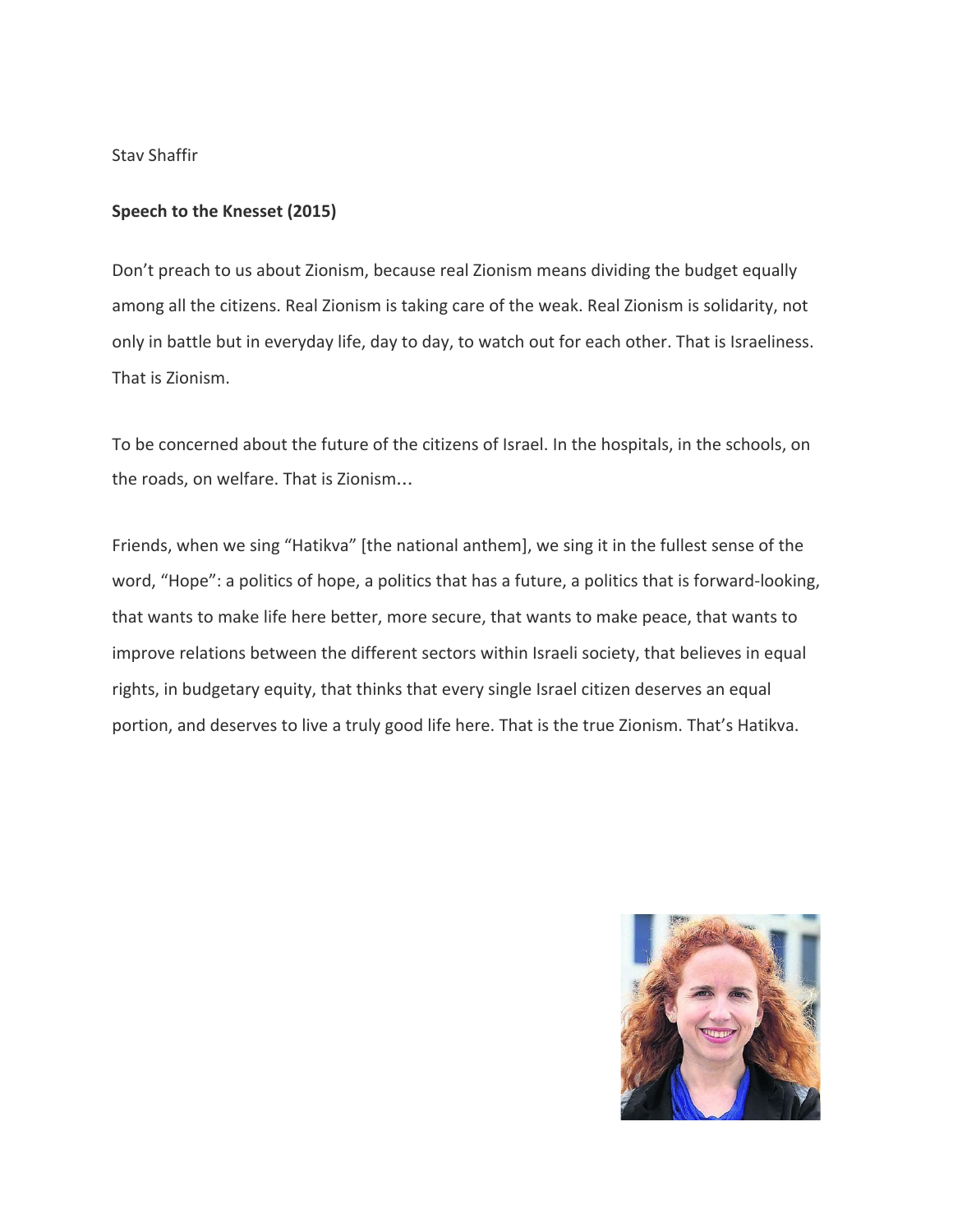#### **Natan Sharansky Chairman of the**

#### **Jewish Agency, born in 1948**

*Was a refusenik in the Soviet Union during the 1970s and 1980s, and spent nine years in Soviet prisons. [Refusnik = Soviet Jew who were denied permission to emigrate by the authorities of the former Soviet Union]*

The Zionist idea gave me—and millions of others—a meaningful identity. In June 1967, when I was nineteen, the call from Jerusalem—"The Temple Mount Is in Our Hands"—penetrated the Iron Curtain. Democratic Israel's surprising victory in the Six Day War, defeating Arab dictatorships threatening to destroy it, inspired many of us all over the world to become active participants in Jewish history. This notion that the Jews are a people with collective rights to establish a Jewish state in our ancient homeland, the Land of Israel, connected us to something more important than simple physical survival. Forging a mystical link with our people, we discovered identity, or as we call it, "peoplehood." Suddenly we Soviet Jews, Jews of silence, robbed of our heritage by the Soviet regime, realized there is a country that called us its children…. The rediscovery of my identity, my community, my people, gave me the strength to fight for my rights, for the rights of other Jews, and for the rights of others, allying me with dissidents fighting communist tyranny. I discovered that this synthesis of the universal, the democratic, with the particularist, the nationalist, is central to the Zionist idea.